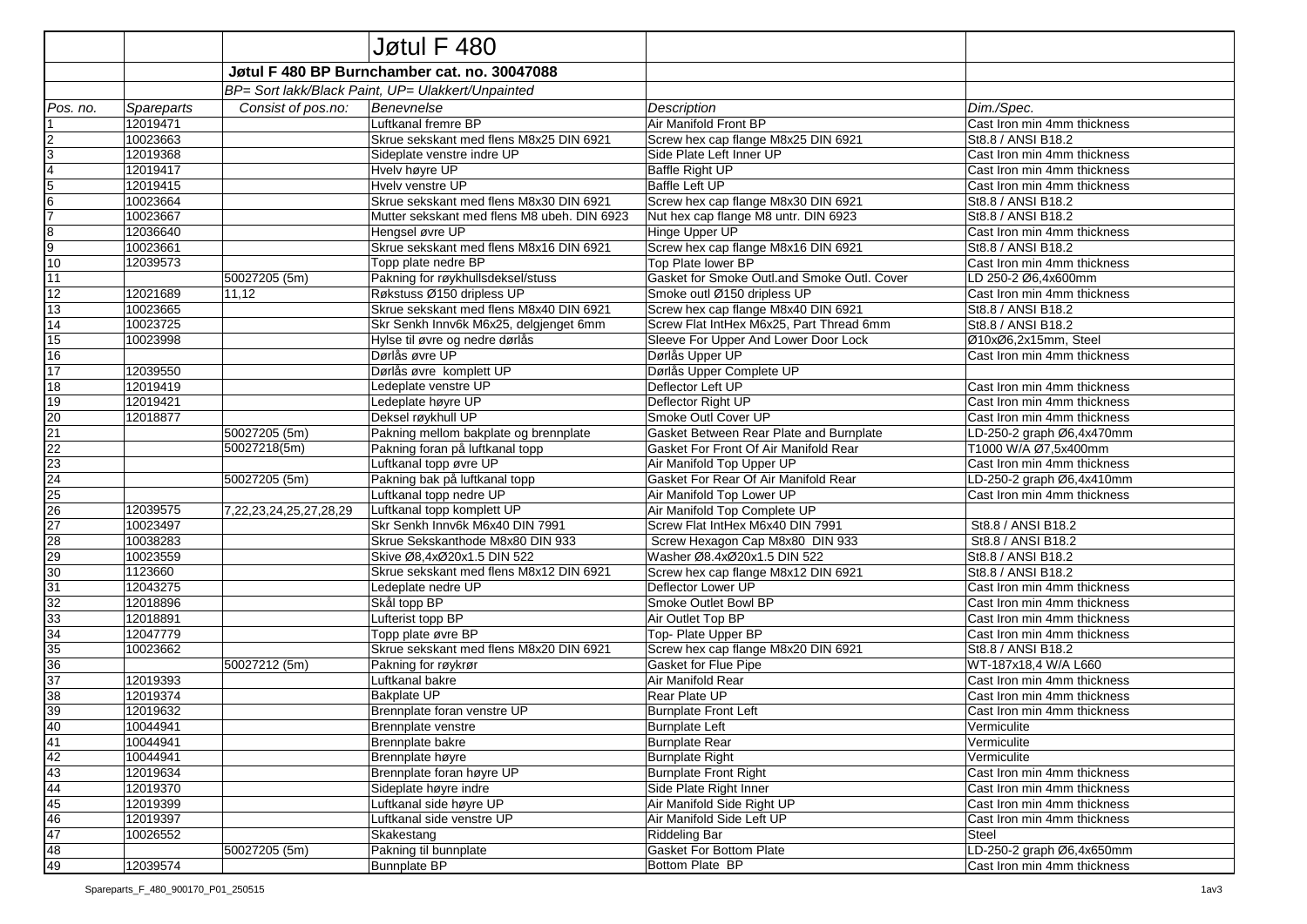|                 |            |                    | Jøtul F 480                                                   |                                           |                                     |
|-----------------|------------|--------------------|---------------------------------------------------------------|-------------------------------------------|-------------------------------------|
|                 |            |                    | Jøtul F 480 BP Burnchamber cat. no. 30047088                  |                                           |                                     |
|                 |            |                    | BP= Sort lakk/Black Paint, UP= Ulakkert/Unpainted             |                                           |                                     |
| Pos. no.        | Spareparts | Consist of pos.no: | Benevnelse                                                    | Description                               | Dim./Spec.                          |
| 50              | 12039570   |                    | Frontplate BP                                                 | Front Plate BP                            | Cast Iron min 4mm thickness         |
| 51              | 12019388   |                    | Bunnplate indre UP                                            | Bottom Plate Inner UP                     | Cast Iron min 4mm thickness         |
| 52              | 12019402   |                    | Skakerist UP                                                  | <b>Riddeling Grate UP</b>                 | Cast Iron min 4mm thickness         |
| 53              | 12021929   |                    | Askeskuff komplett BP                                         | Ash Pan Complete BP                       | Cast Iron / Steel                   |
| 54              | 12019626   |                    | <b>Askelist BP</b>                                            | Ash Retainer BP                           | Cast Iron min 4mm thickness         |
| 55              | 10037359   |                    | Hylse til ventilplater                                        | Sleeve For Valve Plates                   | Ø10xØ8x15mm, Steel                  |
| 56              | 10026565   |                    | Fjær for ventiler                                             | <b>Spring For Valves</b>                  | Stainless spring steel              |
| 57              | 10023672   |                    | Washer Ø10.1xØ19.4x0.9 Special                                | Skive M10 Ø10,1xØ19,4x0,9 Spesial         | Steel Black chromated Special       |
| 58              | 10026483   |                    | Ventilplate primærluft                                        | Valve Plate Primary Air                   | <b>Steel</b>                        |
| 59              | 10023595   |                    | Skrue senkhode Innvendig Sekskant M8x16                       | Screw Countersunk Cap Internal Hex. M8x16 | St8.8 / ANSI B18.2 Black DIN 7991   |
| 60              | 12036634   |                    | Hengsel nedre UP                                              | Hinge Lower UP                            | Cast Iron min 4mm thickness         |
| 61              | 10026081   |                    | Fjær for selvlukkende dør                                     | Spring For Self Closing Door              | Stainless Steel Ø9xL114xT1          |
| 62              | 12039547   |                    | Handtak primærluft BE                                         | Valve Handle Primary Air BE               | Cast Iron min 4mm thickness         |
| 63              | 12039548   |                    | Handtak opptenning BE                                         | Valve Handle Ignition BE                  | Cast Iron min 4mm thickness         |
| 64              | 12036637   |                    | Dørlås nedre UP                                               | Dørlås Lower UP                           | Cast Iron min 4mm thickness         |
| 65              | 10023645   |                    | Skrue senkhode Innvendig Sekskant M6x40                       | Screw Countersunk Cap Internal Hex. M6x40 | St8.8 / ANSI B18.2 Black DIN 7991   |
| 66              | 10023666   |                    | Mutter sekskant med flens M6 ubeh. DIN 6923                   | Nut hex cap flange M6 untr. DIN 6923      | St8.8 / ANSI B18.2                  |
| 67              | 10026484   |                    | Ventilplate opptenning                                        | Valve Plate Ignition                      | Steel                               |
| 68              | 10026482   |                    | Glass dør                                                     | Glass Door                                | 555x421x128 Ceramic glass 4mm thick |
| 69              |            |                    | Dør F 470/480 BP                                              | Door F 470 BP                             | Cast Iron min 4mm thickness         |
| 70              | 12039576   | 69,71-90           | Dør komplett u/glass BP                                       | Door Complete Excl/Glass BP               |                                     |
| 71              |            | 50027205 (5m)      | Pakning til dørglass                                          | <b>Gasket for Door Glass</b>              | LD-250-2 graph Ø6,4x2100mm          |
| 72              | 10023561   |                    | Skrue Sylh Innv6k Lavh M6x8 DIN 7984                          | Screw Cylh InthexLowh M6x8 DIN 7984       | St8.8 / ANSI B18.2                  |
| 73              | 10023464   |                    | Skive Ø6,4xØ12,5x1.6 ElZn DIN 125                             | Washer Ø6.4xØ12.5x1.6 ElZn. DIN 125       | St8.8 / ANSI B18.2                  |
| 74              | 10024245   |                    | Glassklips                                                    | Glass clip                                | 1mm Stainless steel                 |
| $\overline{75}$ |            | 50027203 (5m)      | Dørpakning mot frontplate                                     | Door Gasket Towards Front Plate           | LD 375-2 Ø9,5x450mm                 |
| 76              | 12043265   |                    | Glassholder høyre m/pakning BP                                | Glass Holder Right Incl/Gasket BP         | Cast Iron min 4mm thickness         |
| 77              | 10038252   |                    | Låsemekanisme komplett                                        | Locking Mechanism Complete                |                                     |
| 78              | 10023588   |                    | Skr Sylh Innv6k M6x12 DIN 912                                 | Scr Cylh Inthex M6x12 DIN 912             | St8.8 / ANSI B18.2                  |
| 79              |            | 50027203 (5m)      | Pakning mellom glassholder og dør                             | Gasket Between Glass Holder And Door      | LD 375-2 Ø9,5x1500mm                |
| 80              | 12041708   |                    | Glassholder venstre m/pakning BP                              | Glass Holder Left Incl/Gasket BP          | Cast Iron min 4mm thickness         |
| 81              | 10023541   |                    | Skrue sekskant med flens M6x16 DIN 6921                       | Screw hex cap flange frame M6x16 DIN 6921 | St8.8 / ANSI B18.2                  |
| 82              | 10023545   |                    | Skrue sekskant med flens M6x12 DIN 6921                       | Screw hex cap flange frame M6x12 DIN 6921 | St8.8 / ANSI B18.2                  |
| 83              | 12039549   |                    | Handtak Dør BE                                                | Handle Door BE                            | Cast Iron min 4mm thickness         |
| 84              | 10024339   |                    | Skive Ø6.2x12x1.8 Messing                                     | Washer Ø6.2x12x1.8 Brass                  | <b>Brass</b>                        |
| 85              | 10024103   |                    | Nagle Ø6x33mm svartkromatisert                                | Hinge Pin Ø6x33mm Black-Chromated         | Steel                               |
| 86              | 10023544   |                    | Skrue sekskant med flens M6x10 DIN 6921                       | Screw hex cap flange frame M6x10 DIN 6921 | St8.8 / ANSI B18.2                  |
| 87              | 10026078   |                    | Brakett for selvlukkende dør                                  | <b>Bracket For Self Closing Door</b>      | Steel                               |
| 88              |            | 50027204 (5m)      | Pakning under glass                                           | <b>Gasket under Glass</b>                 | V-125x40mm graph W/A                |
| $\frac{89}{90}$ | 10026076   |                    | Demper for dørhandtak                                         | Damper For Door Handle                    | Silicone                            |
|                 | 10024253   |                    | Brikke for demper                                             | <b>Bracket For Damper</b>                 | Stainless Steel                     |
|                 |            |                    |                                                               |                                           |                                     |
|                 |            |                    | Jøtul F 270/370/470/F480 Revolving Pedestal cat. no. 51012254 |                                           |                                     |
| 119             | 51012254   |                    | Se egen reservedelsliste og tegning                           | See seperate Spare Part List and Drawing  |                                     |
|                 |            |                    |                                                               |                                           |                                     |
|                 |            |                    |                                                               |                                           |                                     |
|                 |            |                    |                                                               |                                           |                                     |